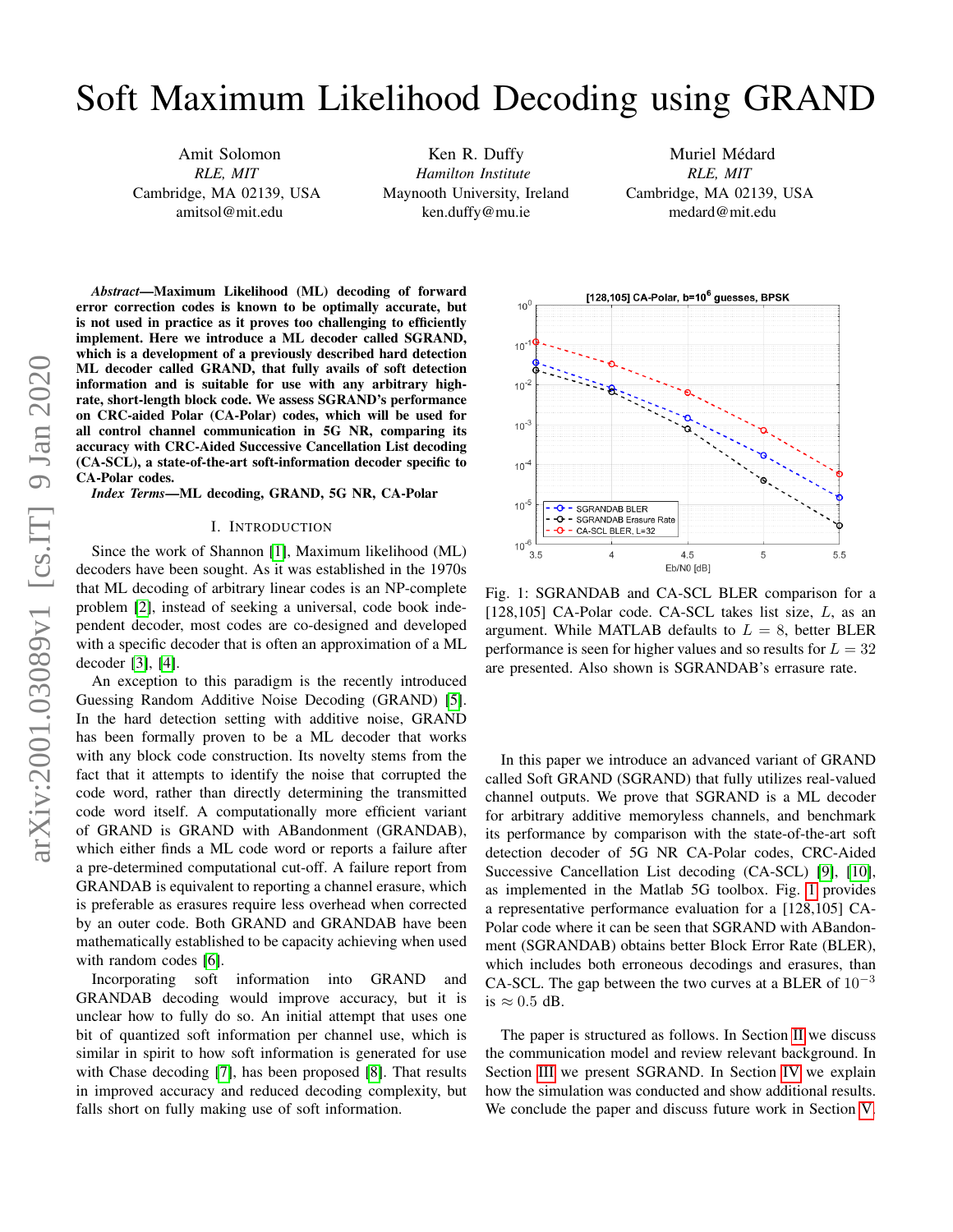# II. MODEL AND BACKGROUND

# <span id="page-1-0"></span>*A. Definitions and Notation*

Let  $x, \vec{x}, X, \vec{X}$  denote a scalar, vector, matrix, and a random vector respectively. All vectors are row vectors, and  $x_i$  denotes the *i*-th element of  $\vec{x}$ . A linear block code is characterized by a code-length, n, and code-dimension, k,  $[n, k]$ .  $\mathbb{F}_q$  denotes a Galois field with  $q$  elements. Composition of functions is denoted by  $\circ$ , i.e.  $f \circ g(x) = f(g(x))$ .

# *B. System model*

We consider the standard binary communication setting where an information word  $\vec{u} \in \mathbb{F}_2^k$  is encoded with an error correcting code  $\alpha$  :  $\mathbb{F}_2^k$   $\rightarrow$   $\mathbb{F}_2^n$  into a code word  $\vec{c} \in \mathbb{F}_2^n$ . The code book is the set of all code words  $\mathcal{C} =$  $\{\vec{c} : \vec{c} = \alpha(\vec{u}), \vec{u} \in \mathbb{F}_2^k\}$ . For communication on an analog medium, each set of  $m$  bits is modulated into a channel input  $\vec{x} \in \mathbb{C}^{n/m}$ , using a modulation function  $\mathbb{F}_2^n \to \mathbb{C}^{n/m}$ , that is in turn sent over a noisy channel, where, for convenience, we assume that  $m$  divides  $n$ . The channel output is denoted by  $\vec{Y} = \vec{x} + \vec{Z} \in \mathbb{C}^{n/m}$ , where  $\vec{Z}$  is random additive noise. A soft decoder is a function  $\mathbb{C}^{n/m} \to \mathcal{C}$  that outputs an estimate of  $\bar{c}$ from  $\vec{y}$ . A soft detection ML decoder outputs arg max  $p(\vec{y} | \vec{c})$ 

 $\vec{c} ∈ \mathcal{C}$ Each channel output governs the a posteriori probabilities of  $m$  demodulated bits, which, as a result of interleaving, are not necessarily sequential. As noise is assumed to impact each transmitted symbol independently, the a posteriori probability of each demodulated bit's value depends on a single channel output. We denote the index of the channel output that determines the a posteriori probability of the *i*-th bit by  $\gamma(i)$ .

A demodulator is a function  $\theta : \mathbb{C}^{n/m} \to \mathbb{F}_2^n$  that returns the most likely modulated version of the channel output, returning  $\theta(\vec{y}) = \arg \max p(\vec{y} | \vec{w})$ . A hard decoder is a function  $\mathbb{F}_2^n \to$  $\breve{\vec{w}} \in \mathbb{F}_2^n$ C that receives  $\theta(\vec{y}) \in \mathbb{F}_2^n$  and returns a code word.

## *C. GRAND*

GRAND is a hard decoder that identifies the most likely noise sequence,  $\vec{z} \in \mathbb{F}_2^n$  as GRAND is a hard decoder, rather than the most likely code word  $\vec{c}$ . It was shown in [\[5\]](#page-5-4), [\[6\]](#page-5-5) that these two problems are equivalent for not-necessarilymemoryless discrete additive channels with uniformly likely input. Identification is achieved by inverting, in order from most likely to least likely based on a probabilistic noise model, the effect of each putative noise sequence from the hard demodulated sequence and querying whether what remains,  $\theta(\vec{y}) - \vec{z}$ , is in the code book. GRAND only stops at the first instance where the response is affirmative, while GRANDAB additionally halts and reports an erasure if too many code book queries have been made.

Linear codes are the most common forward error correction codes [\[3\]](#page-5-2), [\[4\]](#page-5-3). Testing for code book membership in a linear code book is equivalent to determining if the syndrome of  $\theta(\vec{y}) - \vec{z}$  is the zero vector, that is if  $H (\theta(\vec{y}) - \vec{z})^T = \vec{0}^T$ , where  $H$  is a parity check matrix of the code [\[3\]](#page-5-2), [\[4\]](#page-5-3). Pseudocode for GRANDAB and linear codes is given in Algorithm [1.](#page-1-2)

<span id="page-1-2"></span>

| Algorithm 1: GRANDAB for a linear code                                                                                   |  |  |  |  |  |
|--------------------------------------------------------------------------------------------------------------------------|--|--|--|--|--|
| <b>Input:</b> $\theta(\vec{y})$ , H, b<br>$\triangleright$ b is max #queries, GRAND: $b = \infty$<br>Output: $\vec{c}_*$ |  |  |  |  |  |
| $\triangleright$ q counts queries performed<br>1: $q \leftarrow 0$                                                       |  |  |  |  |  |
| 2: while $q \leq b$ do                                                                                                   |  |  |  |  |  |
| $\vec{z} \leftarrow$ next most likely noise putative sequence<br>3:                                                      |  |  |  |  |  |
| 4: $q \leftarrow q + 1$                                                                                                  |  |  |  |  |  |
| 5: if $H \cdot (\theta(\vec{y}) - \vec{z})^T = \vec{0}$ then<br>$\triangleright \mathbb{F}_2$ operations                 |  |  |  |  |  |
| 6: $\vec{c}_* \leftarrow \theta(\vec{y}) - \vec{z}$<br>$\triangleright$ ML code word found                               |  |  |  |  |  |
| $7:$ return                                                                                                              |  |  |  |  |  |
| end if<br>8 <sup>1</sup>                                                                                                 |  |  |  |  |  |
| 9: end while                                                                                                             |  |  |  |  |  |
| 10: $\vec{c}_* \leftarrow \perp$ $\triangleright$ Code word not found in b queries; erasure                              |  |  |  |  |  |
| $11:$ return                                                                                                             |  |  |  |  |  |

 $A1 \sim 44 \sim 1$ : GRANDAB for a linear code  $\sim 10^{-4}$ 

Note that Algorithm [1](#page-1-2) does not specify how to perform the choice of the next putative noise sequence to be considered in line [3.](#page-1-2) For a Binary Symmetric Channel (BSC), that amounts to generating all sequences of Hamming weight 0, followed by all sequences of Hamming weight 1 and so on, which is a well-studied problem for which efficient recursive algorithms are known [\[11\]](#page-5-11), [\[12\]](#page-5-12). Modelling a well-interleaved communication system, in this paper we establish how to perform GRAND with per-bit soft information for an arbitrary binary memoryless channel.

## III. SGRAND

<span id="page-1-1"></span>We capture the rank-ordering of demodulated symbols by their reliability via an Ordered Error Indices (OEI) vector  $\vec{i}~=~(i_1,\ldots,i_n),$  which satisfies  $p\left(\theta\left(\vec{y}\right)_{i_j} \mid y_{\gamma(i_j)}\right)~\leq~$  $p\left(\theta(\vec{y})_{i_l} | y_{\gamma(i_l)}\right)$  for  $j < l$ , where  $\theta(\vec{y})$  is the most likely demodulated version of  $\vec{y}$ , and the OEI vector depends on  $\vec{y}$ , the modulation and the channel statistics, but this dependency is suppressed for notational simplicity. We assume that a priori demodulated probabilities are equal, corresponding to uniform input. The OEI vector is almost surely unique for a continuous memoryless noise distribution.

Pseudocode for SGRANDAB is given in Algorithm [2,](#page-2-0) which is most readily understood by the example that follows. Suppose  $n = 3, m = 1$ , and the channel output realizations satisfy:  $p\left(\theta\left(\vec{y}\right)_1 | y_{\gamma(1)}\right) = 0.6, p\left(\theta\left(\vec{y}\right)_2 | y_{\gamma(2)}\right) = 0.8,$  $p(\theta(\vec{y})_3 | y_{\gamma(3)}) = 0.9$ , and the probability density function values are  $p(y_{\gamma(1)}) = 0.5$ ,  $p(y_{\gamma(2)}) = 1$ ,  $p(y_{\gamma(3)}) = 4$ . The unique OEI vector is  $(1, 2, 3)$ . For the sake of the example, we assume that  $H \cdot \vec{c}_*^T = \vec{0}^T$  is satisfied only at the last query, identifying an element of the code book. The workings of Algorithm [2](#page-2-0) for this setting are given in Table [I.](#page-2-1) We have the following theorem on correctness and progress for SGRAND.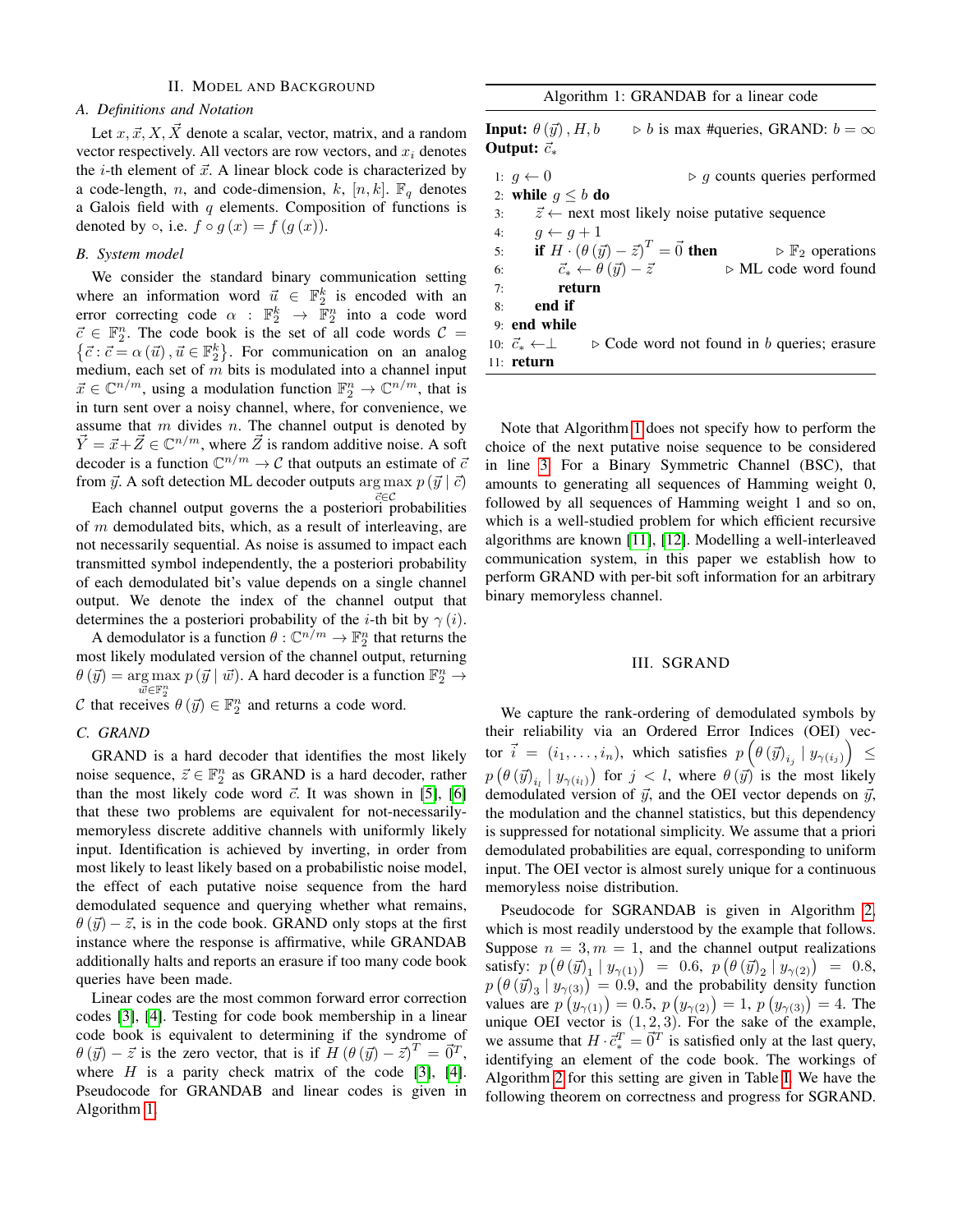<span id="page-2-0"></span>**Input:**  $\vec{y}$ ,  $H$ ,  $b \implies b$  is max #queries, SGRAND:  $b = \infty$ Output:  $\vec{c}_*$ 1:  $q \leftarrow 0$   $\rightarrow$  g counts queries performed 2:  $S \leftarrow {\{\vec{0}\}}$  $\triangleright$  S contains candidate error vectors 3:  $\vec{i}$  ← OEI vector  $\triangleright$  Based on  $\vec{y}$ 4: while  $g \leq b$  do 5:  $\vec{e} \leftarrow \arg \max p(\vec{y} \mid \theta(\vec{y}) - \vec{v})$ 6:  ${\cal S} = {\cal S} \setminus \{\vec{e}\}$ 7:  $g \leftarrow g + 1$ 8: if  $H \cdot (\theta(\vec{y}) - \vec{e})^T = \vec{0}$  then 9:  $\vec{c}_* \leftarrow \theta(\vec{y}) - \vec{e}$   $\triangleright$  ML code word found 10: return 11: **else**  $\triangleright$  Update S for the next query 12: if  $\vec{e} = \vec{0}$  then 13:  $j_* \leftarrow 0$ 14: else 15:  $j_* \leftarrow \max\left\{j : e_{ij} \neq 0\right\}$  $\triangleright j_* > 0$ 16: end if 17: **if**  $j_* < n$  then 18:  $e_{i(j_*+1)} \leftarrow 1$ 19:  $S = S \cup {\vec{e}}$ 20: **if**  $j_* > 0$  **then** 21:  $e_{i_{j*}} \leftarrow 0$ 22:  $\mathcal{S} = \mathcal{S} \cup \{\vec{e}\}\$ 23: end if 24: end if 25: end if 26: end while 27:  $\vec{c}_* \leftarrow \perp$  . Code word not found in b queries; erasure

| $28:$ return |
|--------------|
|              |

<span id="page-2-1"></span>

| g              |          |       | 7∗             |                                           |
|----------------|----------|-------|----------------|-------------------------------------------|
|                |          | 0.432 |                | $\{(1,0,0)\}\$                            |
| $\overline{2}$ |          | 0.288 |                | (1,1,0), (0,1,0)                          |
| 3              | (0, 1, 0 | 0.108 | $\overline{2}$ | $\{(1,1,0),(0,1,1),(0,0,1)\}\$            |
| 4              |          | 0.072 | $\overline{2}$ | $\{(0,1,1), (0,0,1), (1,1,1), (1,0,1)\}\$ |
| 5              |          | 0.048 | 3              | $\{(0,1,1),(1,\overline{1,1}),(1,0,1)\}\$ |
| 6              |          | 0.032 | 3              | (0,1,1), (1,1,1)                          |
| 7              |          | 0.012 | 3              | $\{(1,1,1)$                               |
| 8              |          | 0.008 | 3              |                                           |

TABLE I: An example of the execution of Algorithm [2.](#page-2-0) Column  $\vec{e}$  gives the last queried noise sequence. Column  $\vec{S}$  is the state of the set after each query has been made, at the end of the while loop when all new putative error sequences have been added. The column marked p reports  $p(\vec{y} | \theta(\vec{y}) - \vec{e})$ .

<span id="page-2-2"></span>Theorem III.1. *For an additive memoryless channel, Algorithm [2](#page-2-0) satisfies the following properties:*

- <span id="page-2-5"></span>1) *Correctness: Error vectors are queried in nonincreasing order of likelihood, therefore a returned code word is a ML code word.*
- <span id="page-2-4"></span>2) *Progress: Each error vector is queried at most once.*

# <span id="page-2-7"></span>*A. Proof of Theorem [III.1](#page-2-2)*

*Proof.* For an OEI vector  $\vec{i}$  we define the *parent* of  $\vec{e} \neq \vec{0}$ , denoted by  $\pi(\vec{e})$ , as the following vector:

$$
\left(\pi\left(\vec{e}\right)\right)_{i_j} = \begin{cases} 0, & \text{if } j = j_*, \\ 1, & \text{if } j = j_* - 1 \\ e_{i_j}, & \text{otherwise} \end{cases}
$$

where  $j_*$  is defined as in Algorithm [2](#page-2-0) and  $\pi(\vec{0})$  is not defined. We say that  $\vec{e}$  is a *child* of  $\pi(\vec{e})$ . While a parent is unique, most, but not all, vectors have two children. The only vectors that do not have two children are:  $\vec{0}$ , which has a unique child, the vector has 1 in  $e_{i_1}$  and zero elsewhere; and those where  $j_* = n$ , which have no children. For instance, for an OEI vector  $i = (1, 2, 3), (1, 1, 0) = \pi ((1, 1, 1)) = \pi ((1, 0, 1)).$  To establish the theorem, first we prove the following lemma.

<span id="page-2-3"></span>**Lemma III.2.** *The following are true for all*  $\vec{e} \neq \vec{0}$  *and an arbitrary memoryless channel:*

<span id="page-2-8"></span>\n- 1) 
$$
\pi(\vec{e}) \neq \vec{e}
$$
\n- 2)  $p(\vec{y} \mid \theta(\vec{y}) - \vec{e}) \leq p(\vec{y} \mid \theta(\vec{y}) - \pi(\vec{e}))$
\n- 3)  $\pi \circ \ldots \circ \pi(\vec{e}) = \vec{0}$  after  $j_*$  compositions.
\n

<span id="page-2-6"></span>*Proof.* Let  $\vec{e} \neq \vec{0}$ ,  $\vec{i}$  be an OEI vector, and  $j_*$  (with respect to  $\vec{e}$ ) be defined as in Algorithm [2.](#page-2-0)

1) For any such  $\vec{e}$ ,  $(\vec{e})_{i_{j*}} = 1, (\pi(\vec{e}))_{i_{j*}} = 0$ , so  $\vec{e} \neq \pi(\vec{e})$ . 2) Let  $q_j(x) = p(y_{\gamma(i_j)} | \theta(\vec{y})_{i_j} - x), q(\vec{x}) =$  $\prod_{j=1}^{n} q_j (x_{i_j})$ . The existence of j such that  $j : q_j (e_{i_j}) = 0$ completes the proof. Otherwise assume  $q(\vec{e}) > 0$ . If  $j_* = 1$ or  $e_{i_{j_*-1}} = 1$ , then  $q(\vec{e}) = q_{j_*}(1) \prod_{j \neq j_*} q_j(e_{i_j})$ , and  $q(\pi(\vec{e})) = q_{j_*}(0) \prod_{j \neq j_*} q_j(e_{i_j})$ , which completes the proof, as  $\forall j: q_j (1) \le q_j (0)$ . Otherwise assume that  $j_* > 1, e_{j_*-1} =$ 0. Then  $q(\vec{e}) = q_{j_*-1}(0) q_{j_*}(1) \prod_{j \neq j_*-1, j_*} q_j(e_{i_j}),$  and  $q(\pi(\vec{e})) = q_{j_*-1}(1) \cdot q_{j_*}(0) \cdot \prod_{j \neq j_*} q_j(e_{i_j}).$  Note that  $q\left(\pi\left(\vec{e}\right)\right)/q\left(\vec{e}\right) \;=\; q_{j_*-1}\left(1\right) q_{j_*}\left(0\right)/\left(q_{j_*-1}\left(0\right) q_{j_*}\left(1\right)\right) \;\geq\; 1$ which completes the proof as  $j_*$  comes from an OEI vector. 3) Let  $\vec{e} \neq 0, j_* = \max\{j : e_{ij} \neq 0\}$ . By definition of  $\pi(\vec{e})$ , we get  $j_* - 1 = \max \left\{ j : (\pi(\vec{e}))_{ij} \neq 0 \right\}$ . By iterating this argument  $j_*$  times, we get the zero vector.

Note that after each query Algorithm [2](#page-2-0) adds to  $S$  all the children of the queried noise sequence  $\vec{e}$ , after removing  $\vec{e}$  from S. We return to the proof Theorem [III.1](#page-2-2) using Lemma [III.2.](#page-2-3) Observe that in order to prove Property [2,](#page-2-4) it is sufficient to prove that an error vector is added to  $S$  at most once.

We prove properties [1](#page-2-5) and [2](#page-2-4) by induction on the number of queries  $g$ , evaluated at the end of the while loop. The case of  $g = 1$  follows immediately as S is initialized to contain only  $\vec{e} = \vec{0}$ , which is the most likely error. Then the newly added vector is the unique child of  $\vec{0}$ , which is not  $\vec{0}$ , so Property [2](#page-2-4) is satisfied. We now assume that the properties are satisfied after  $g'$  queries, and establish that they are satisfied after  $g' + 1$ queries. For Property [2](#page-2-4) suppose by contradiction that after  $g' + 1$  queries, a vector  $\vec{v}$ , that was previously added to S, is added to  $S$ . A vector is added to  $S$  only when its parent is queried, so  $\vec{v} \neq \vec{0}$ , as  $\vec{0}$  has no parent. We conclude that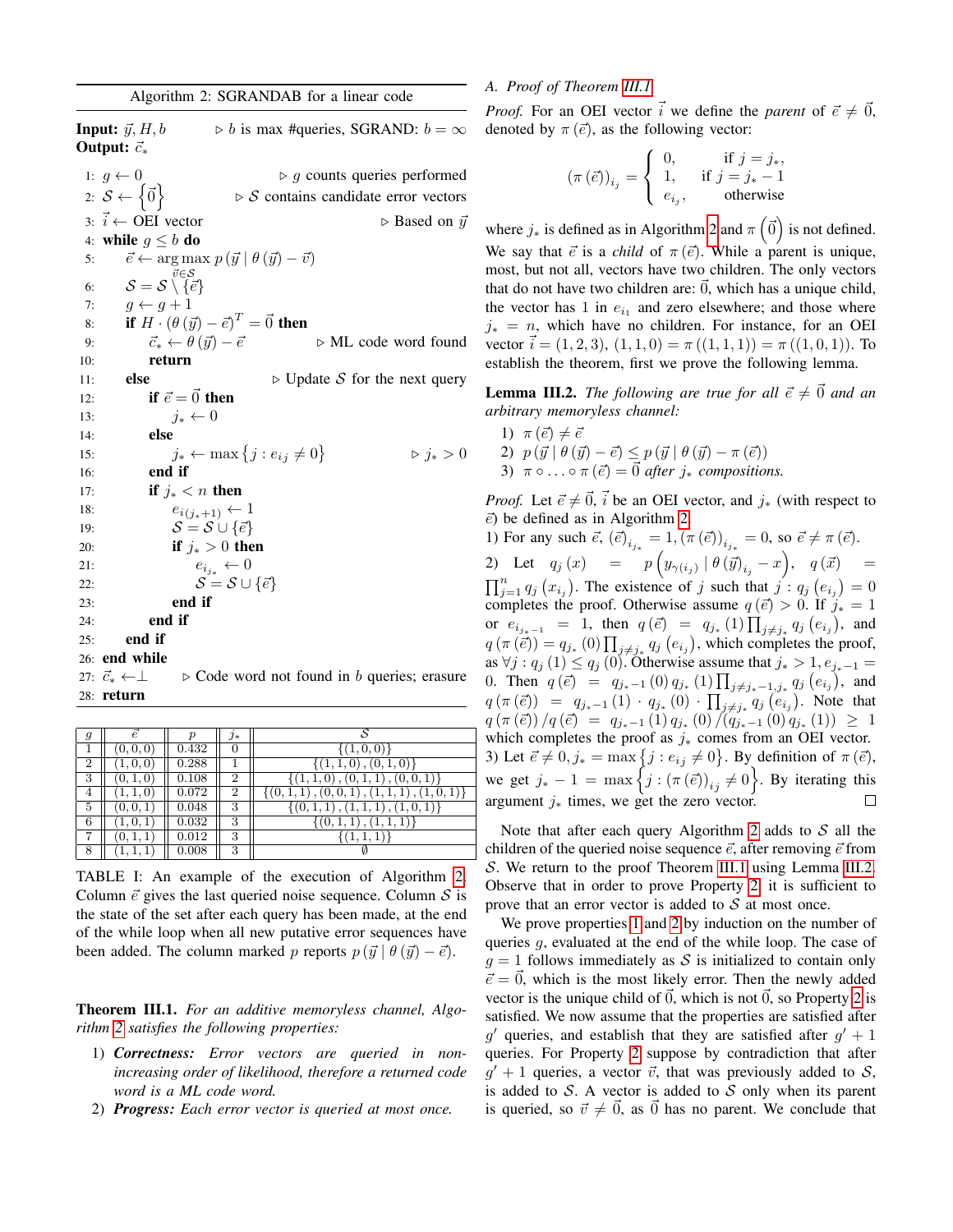at the  $g' + 1$  query, the unique parent  $\vec{e} = \pi (\vec{v})$  is queried, which means that  $\vec{e}$  has been added more than once within  $g'$ queries, which contradicts the induction assumption.

For Property [1](#page-2-5) suppose by contradiction that it is not satisfied, and the next most likely error vector  $\vec{v} \notin \mathcal{S}$ that has not been queried before is more likely than  $\vec{e}$ , i.e.  $p(\vec{y} | \theta(\vec{y}) - \vec{e}) < p(\vec{y} | \theta(\vec{y}) - \vec{v})$ , and therefore  $\vec{v}$  should have been queried at query number  $g' + 1$ . We know that  $\vec{v} \neq \vec{0}$ , as  $\vec{0}$  is always the first queried error.  $\pi (\vec{v}) \in \mathcal{S}$  cannot hold, as  $\pi(\vec{v})$  is at least as likely as  $\vec{v}$  due to Lemma [III.2,](#page-2-3) which would contradict  $p(\vec{y} | \theta(\vec{y}) - \vec{e}) < p(\vec{y} | \theta(\vec{y}) - \vec{v}).$ Furthermore, if  $\pi(\vec{v}) \in S$  ever held, then  $\vec{v}$  would be added to  $S$ , which contradicts the assumption that it was never added to S. Since  $\pi(\vec{v}) \notin S$ , and has never been, it means that  $\pi(\vec{v})$  has not been previously queried. If  $p(\vec{y} | \theta(\vec{y}) - \vec{v})$  <  $p(\vec{y} | \theta(\vec{y}) - \pi(\vec{v}))$ , we contradict the assumption that  $\vec{v}$  should have been the next query. Otherwise, assume  $p(\vec{y} | \theta(\vec{y}) - \vec{v}) = p(\vec{y} | \theta(\vec{y}) - \pi(\vec{v}))$  and both  $\vec{v}, \pi (\vec{v})$  have not been previously queried. By repeating this argument  $j_*$  times, we get that  $\vec{0}$  has not been queried (see Lemma [III.2\)](#page-2-3), which contradicts the fact that it is always the first query of the algorithm.  $\Box$ 

## <span id="page-3-0"></span>*B. Complexity considerations*

After each iteration of the algorithm, one vector is removed from  $S$ , and at most two are added to it. Therefore  $S$  grows by at most one after each query, so after  $q$  queries it contains at most  $g + 1$  elements. One efficient way of implementing S is via a Max-Heap [\[13\]](#page-5-13). At each iteration Algorithm [2](#page-2-0) performs the following: extracts the most likely error vector of  $S$ , performs matrix multiplication, and adds at most two elements to  $S$ . The complexity of the matrix multiplication, denoted  $f(n, k)$ , differs across implementations, e.g. [\[14\]](#page-5-14), [\[15\]](#page-5-15). Hence the complexity of the algorithm after  $g$  queries, when  $S$  is implemented with a Max-Heap, is  $\mathcal{O}(g \cdot f(n, k) \cdot \log g)$ . As a result, the worst-case complexity of SGRANDAB with an abandonment threshold of  $b$  (as defined in Algorithm [2\)](#page-2-0) is  $\mathcal{O}(b \cdot f(n, k) \cdot \log b)$ . This is a worst-case analysis, and in practice SGRANDAB often finds a code word much earlier before reaching the abandonment threshold, as can be seen in the simulated results. We also note that the algorithm can be readily parallelized, reducing its time complexity. One mechanism to do so would be to check membership of the code book using different vectors in  $S$  concurrently, while keeping track of each error vector's respective likelihood.

## *C. SGRAND, no intra-symbol interleaving*

In almost all communication systems, and at many layers, bits are interleaved so that correlations in noise that corrupts adjacent bits does not result in correlation at the level of information bits. Interleaving is often performed on bits within the same modulated symbol, as well as across bits from different modulated symbols. While most decoders are designed under assumptions of substantial interleaving, we show how SGRAND can be altered to operate when bits within a modulated symbol are not assumed to be independently impacted by noise. These bits are treated as a symbol in  $\mathbb{F}_q$ , so that a demodulated symbol is a element of  $\mathbb{F}_q$ ,  $q = 2^m$ and, with a mild abuse of notation, we say that a demodulated vector is  $\theta(\vec{y}) \in \mathbb{F}_q^{n/m}$ , the most likely demodulated version of  $\vec{y}$  over  $\mathbb{F}_q^{n/m}$ .

In the proof of Theorem [III.1](#page-2-2) we argued that at each iteration Algorithm [2](#page-2-0) removes the queried error sequence  $\vec{e}$  from  $\mathcal{S}$ , performs code book membership test, and adds all the children of  $\vec{e}$  to S. The proof relies on error sequences satisfying Lemma [III.2,](#page-2-3) and not on the specific definition of parents and children. As a result, any definition of parents and children that satisfies Lemma [III.2](#page-2-3) would result in an algorithm that satisfies Theorem [III.1.](#page-2-2)

For the i-th demodulated symbol, we define the *ordered symbol indices* (OSI) vector  $\overline{s}^i \in \mathbb{F}_q^q$  as a vector that satisfies the following: 1)  $s_1^i = \theta(\vec{y})_i^i$ , 2)  $p(y_{\gamma(i)} | s_j^i) \ge$  $p\left(y_{\gamma(i)} \mid s_i^i\right) \geq \text{ for } j \, < \, l, \, 3) \, \, \bar{s}^i \,$  contains each element of  $\mathbb{F}_q$  once. An OSI vector depends on  $\vec{y}$ , the modulation and the statistics of the channel, but this dependency is made implicit for simplicity. We assume that a priori demodulated distribution is uniform over  $\mathbb{F}_q$ . An OSI vector of the *i*-th symbol is a vector that rank orders all possible demodulated symbols from most likely to least likely. For the  $i$ -th symbol we define  $\phi\left(s_j^i\right) = s_{j-1}^i$ , and  $\phi\left(s_1^i\right)$  is not defined. For example, in the binary case for every bit we have  $s_1^i = \theta(\vec{y})_i$ ,  $s_2^i = 1 - \theta(\vec{y})_i$ ,  $\phi(1 - \theta(\vec{y})_i) = \theta(\vec{y})_i$ , where the subtraction is in  $\mathbb{F}_2$ .

Let  $\vec{e} \in \mathbb{F}_q^{n/m}$  be a non-zero error vector,  $\vec{i}$  be an OEI vector,  $j_*$  be defined as in Algorithm [2,](#page-2-0) and  $\vec{s}^{j*}$  be an OSI of the  $j_*$ th symbol. In this scenario we define the *parent* of  $\vec{e}$ , denoted by  $\pi(\vec{e})$ , as the following vector:

$$
\left(\pi\left(\vec{e}\right)\right)_{i_j} = \begin{cases} \phi\left(e_{i_j}\right), & \text{if } j = j_*,\\ e_{i_j}, & \text{otherwise} \end{cases}
$$

while maintaining the same notation of  $\vec{e}$  being a child of  $\pi$  ( $\vec{e}$ ). Note that by using this definition, each error has at most  $n/m$ children. For example, when  $n/m = 4$ ,  $q = 4$ , and assuming the OSI vector of each symbol is  $(0, 1, \alpha, \beta)$ , for an OEI vector  $i = (1, 2, 3, 4)$ , we have  $(1, 0, 0, 0) = \pi ((\alpha, 0, 0, 0)) =$  $\pi((1, 1, 0, 0)) = \pi((1, 0, 1, 0)) = \pi((1, 0, 0, 1)).$  Lemma [III.2](#page-2-3) still holds, with the exception of Property [3](#page-2-6) requiring at most  $(q - 1) j_*$  compositions. The proof is similar to the proof given in [III-A,](#page-2-7) and is not given to avoid duplicity. Notice that if we try to define a parent in a similar fashion to the definition of the previous case, i.e. try to change the value of the  $(i_{i_*-1})$ -th symbol, we may violate Property [2](#page-2-8) of Lemma [III.2.](#page-2-3)

SGRNADAB can be implemented using the new definition of a parent and children, where at each iteration the algorithm adds to  $S$  all the children of the queried error sequence. Theorem [III.1](#page-2-2) holds in this case, and the proof is similar to the original proof, since Lemma [III.2](#page-2-3) holds. For similar reasons as before, the worst-case complexity in this scenario is  $\mathcal{O}(b \cdot f(n,k) \log (bn/m))$ , as at each iteration at most  $n/m$  elements added S, while one is removed from S. Thus, unlike most decoding algorithms, SGRAND can be adapted to manage the joint corruption of bits within a symbol by noise.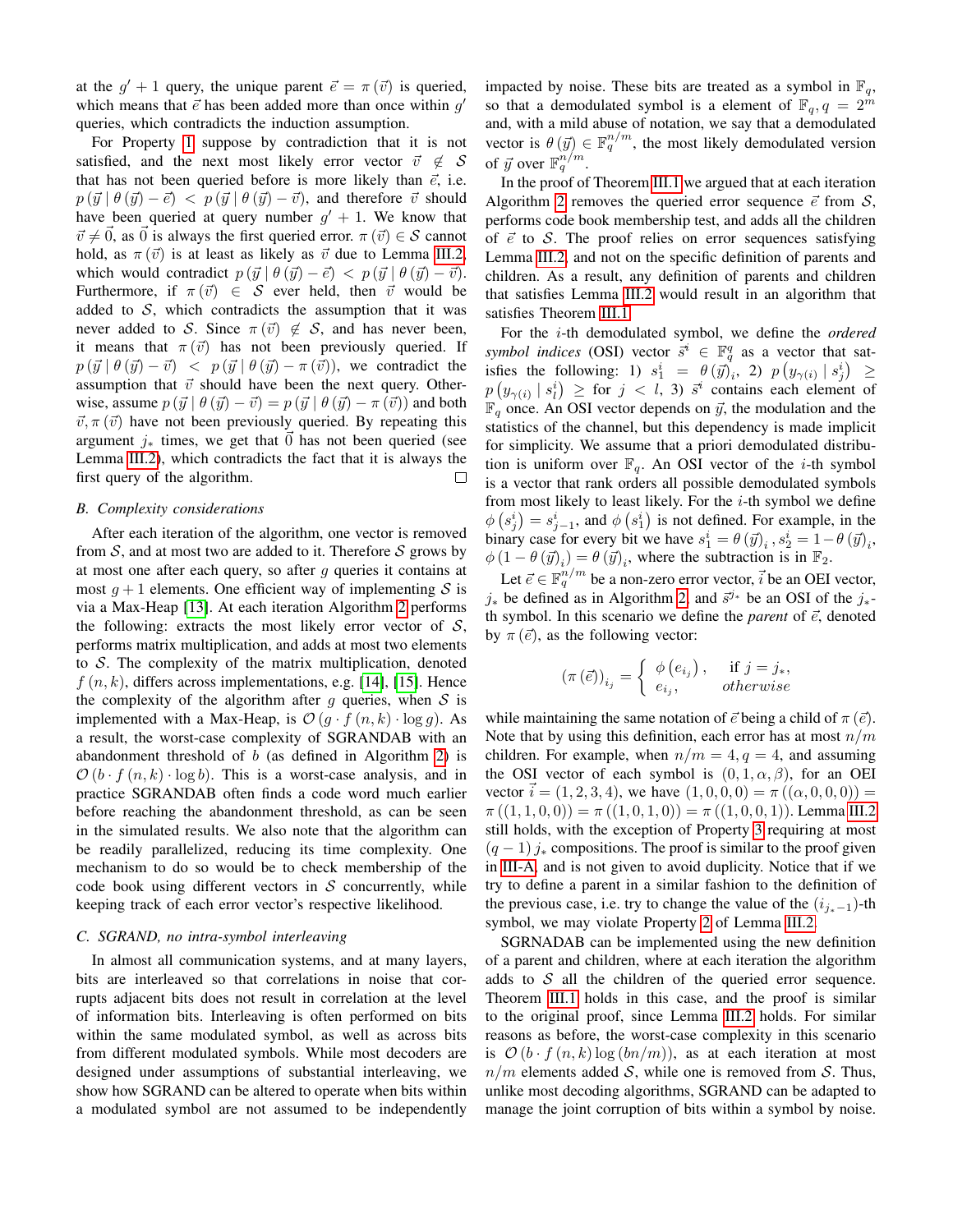# IV. PERFORMANCE EVALUATION

<span id="page-4-0"></span>Polar codes were the first provably capacity-achieving nonrandom code construction [\[16\]](#page-5-16), [\[17\]](#page-5-17). While they hold promise for reliable communication, poor BLER results were reported based on their initial decoders [\[9\]](#page-5-8), [\[10\]](#page-5-9), [\[18\]](#page-5-18). Consequently, for all 5G NR control channel communications, a Cyclic Redundancy Check (CRC) is first appended and the whole result Polar coded, resulting in CA-Polar codes.

Existing competitive decoding algorithms use this concatenated structure by first generating a list of possible candidates from the Polar code, and then selecting the best candidate that satisfies the CRC. When combined with soft information, the resulting CA-SCL decoders have shown considerable improvement in BLER performance [\[9\]](#page-5-8), [\[10\]](#page-5-9), [\[19\]](#page-5-19), [\[20\]](#page-5-20). As a stateof-the-art implementation of the CA-SCL decoding technique is available in Matlab's 5G toolbox version R2019a [\[21\]](#page-5-21), we compared SGRANDAB's BLER performance in that environment, relying mostly on Matlab's own code, see Fig. [2.](#page-4-1)

Note that considered as a single code, CA-Polar codes are themselves linear. They are first encoded with a CRC, interleaved if Downlink, and then encoded with a Polar code. All these operations are linear, hence the encoded message is the result of a linear encoding,  $\vec{c} = \vec{u} G_{CRC} M_{interleave} G_{Polar}$ where  $G_{CRC}$ ,  $G_{Polar}$  are the generator matrices of the CRC code and the Polar code respectively, and  $M_{interleave}$  is the interleaving matrix, which is the identity for Uplink communications. Thus from SGRANDAB's point of view, this is a single linear code and Algorithm [2](#page-2-0) can be used for its direct decoding of the concatenated code.

We compared SGRANDAB's performance with Matlab's CA-SCL decoder. While Matlab's default list size for CA-SCL is  $L = 8$  [\[21\]](#page-5-21), also suggested in [\[22\]](#page-5-22), [\[23\]](#page-5-23), which is often considered the baseline for 5G performance evaluations [\[24\]](#page-5-24), at the cost of increased decoding times, we observed enhanced BLER performance with larger list sizes and so report results with  $L = 32$ , as done for example in [\[9\]](#page-5-8), [\[19\]](#page-5-19), [\[25\]](#page-5-25), [\[26\]](#page-5-26). The simulation was conducted on AWGN channel where Guassian noise with 0 mean and spectral density  $\sigma^2 = N_0/2$  is added independently to each modulated symbol. Here Signal to Noise Ratio (SNR) is defined as  $SNR = -10 \log_{10} (\sigma^2)$  [dB], and  $E_b/N_0 = \text{SNR} - 10 \log_{10} (k/n) - 10 \log_{10} (m) [dB],$ though we note that in Matlab's demo  $E_b/N_0 = SNR 10 \log_{10} ((k + \text{crc}_{\text{len}})/n) - 10 \log_{10} (m)$ , where crc<sub>len</sub> is the number of CRC bits, corresponding to the Polar code alone<sup>[1](#page-4-2)</sup>.

Setting an abandonment threshold of  $b = 10^6$  queries for SGRANDAB, whereupon an erasure is reported, a BLER comparison for the [128,105] Uplink code, subject to Binary Phase Shift Keying (BPSK) modulation, is given in Fig. [1.](#page-0-0) With the same abandonment threshold, an equivalent result for the [64,46] Uplink code, subject to Quadrature Phase Shift Keying (QPSK) modulation, is shown in Fig. [4a.](#page-5-27) For the longer code, SGRANDAB outperforms CA-SCL by  $\approx 0.5$  [dB], and for the shorter code by  $\approx 1 \vert dB \vert$ , indicating that further

<span id="page-4-2"></span>

<span id="page-4-1"></span>

Fig. 2: Simulation overview. Blocks containing red text are used as implemented in Matlab's 5G toolbox.

<span id="page-4-3"></span>

Fig. 3: Number of queries.

performance is available from these codes. In Fig. [4a,](#page-5-27) for SGRANDAB errors are not dominated by erasures, so the BLER curve is a good approximation of an unconstrained ML decoder's BLER curve.

As a proxy for computational complexity, Fig. [3](#page-4-3) and Fig. [4b](#page-5-28) report box plots for the number queries performed until a decoding is found. In all cases, this is significantly lower than the threshold b, which directly affects the complexity of the decoder, as discussed in [III-B.](#page-3-0) In particular, SGRANDAB's complexity gets better as the SNR improves. For comparison, a naïve ML decoder that computes the likelihood of each of the  $2^k$  possible code words would require  $\approx 10^{13}$ , and  $\approx 10^{31}$ likelihood calculations for the [64,46] and [128,105] codes, respectively. We also observe that in an AWGN channel, assuming bits are well-interleaved and each bit is independently impacted by a white Gaussian noise, the querying order does not depend on the SNR. The reason for that is that SNR affects the noise's variance, that would result in multiplying the log likelihood ratio of each bit by the same constant, which does not affect the querying order. In other words, assuming an AWGN channel corrupts transmitted code words, SGRANDAB does not require knowledge of the SNR in order to determine the querying order.